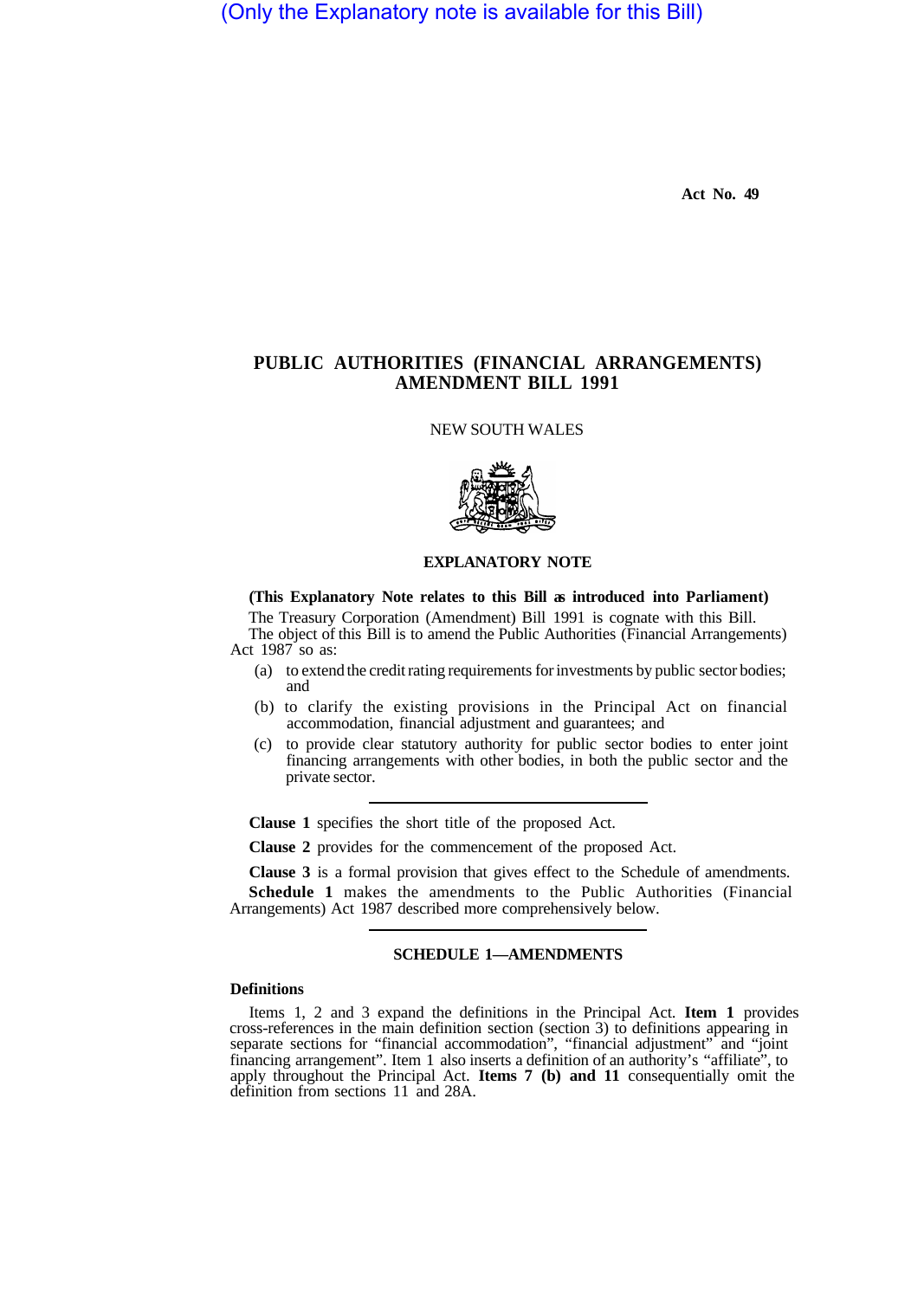**Item 2** extends the definition of financial accommodation in section 4 of the Principal Act to include the raising of money by an authority when it is paid that money in return for its undertaking to meet the obligations of another party (for example, by a type of liability assumption agreement). This matter is treated at greater length in the cognate Treasury Corporation (Amendment) Bill 1991.

**Item 3** inserts as section 5A in the Principal Act a definition of joint financing arrangement (dealt with in greater detail below).

### **Treasurer's approval**

**Item 5** amends section 8 to make it clear, among other things, that the Treasurer's approval to financial accommodation may cover a number of authorities at once, or just one at a time.

### **Financial adjustments**

**Item 10** inserts 3 new Parts in the Principal Act. The first—proposed Part 2A (FINANCIAL ADJUSTMENTS)—gives a clearer statutory framework for financial adjustments. In particular, Part 2A clarifies:

- the need for, and force of, the Treasurer's approval for financial adjustments
- that one approval may cover one or more adjustments and one or mort authorities

**Items 4, 6, 7 (a)** and **8** make consequential amendments, omitting from the Principal Act material referring to financial adjustments and now covered by proposed Part 2A.

### **Joint financing arrangements**

The second proposed Part inserted by item 10—Part 2B (JOINT FINANCING ARRANGEMENTS)—allows public authorities a flexible approach to arrangements with other bodies (inside or outside the public sector) for structured financings which involve the carrying out of functions on behalf of the public authorities or the provision of assets or services to the public authorities.

proposed section 19 defines "authority" for the purposes of proposed Part 2B.

Proposed section 20 provides for a public authority (on the recommendation of the appropriate Minister and with the specific approval of the Treasurer) to enter a joint financing arrangement. It also sets out a range of functions to be exercised m such an arrangement.

and states its evidentiary value. Proposed section 21 refers to the Treasurer's specific approval of those arrangements

## **Guarantees**

The third proposed Part inserted by item 10—Part 2C (GUARANTEES)—creates a sepatate Part to deal with both statuatory and discretionary guarantees. This amendment is aimed at clarification, rearranging the existing guarantee provisions in the Principal Act rather than changing them.